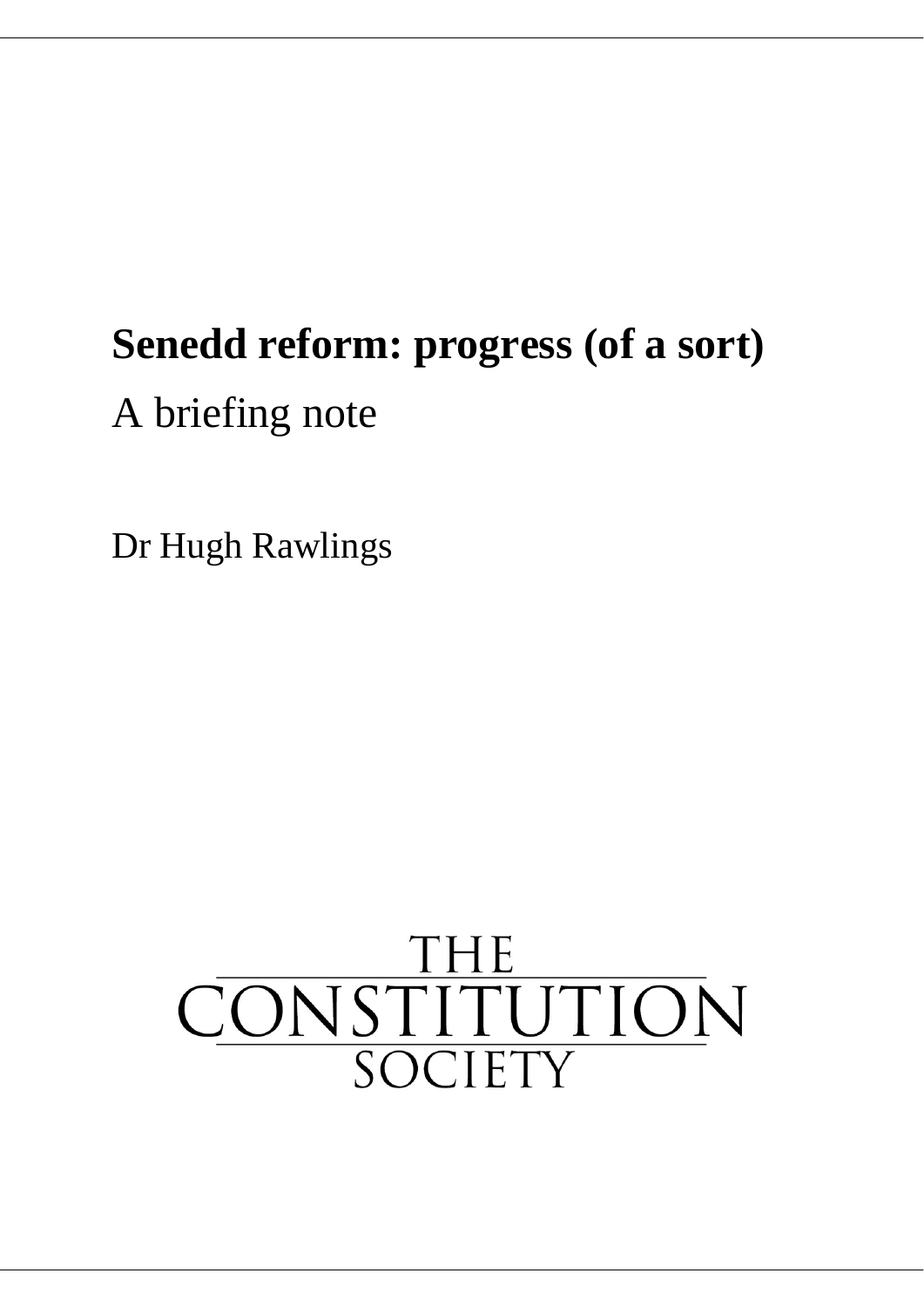## **Author biography**

Before his retirement, Dr Hugh Rawlings worked on devolution and related constitutional issues for more than twenty years. He held numerous senior civil service positions within the Welsh government, most recently as Director of Constitutional Affairs and Intergovernmental Relations.

Before moving to the Welsh Office in 1988, he was a Lecturer in Law at Bristol University for 12 years. In 1997 he became Deputy Head of the Welsh Office Devolution Unit and oversaw the referendum and the legislation that created the National Assembly for Wales, as well as the first Assembly elections. He subsequently assumed responsibility within the Welsh government for the operation of the devolution settlement for Wales, being centrally involved with the several Acts of Parliament reforming the settlement. He is an Honorary Professor at the Wales Governance Centre, and a Fellow of the Learned Society of Wales.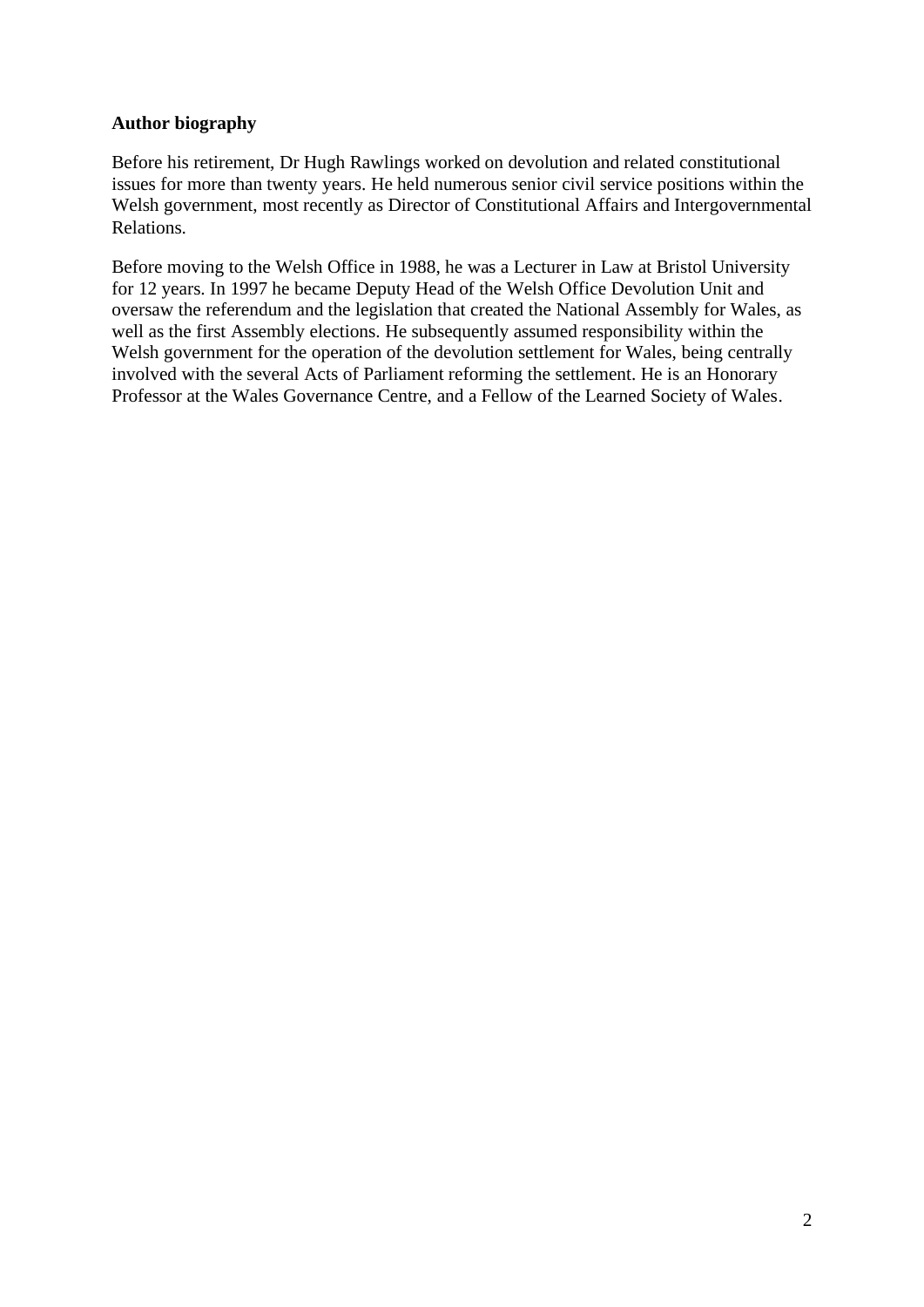# **Introduction**

In a blog published at the end of last year, I drew attention to the new Cooperation Agreement between the Welsh government and Plaid Cymru, and to the prospect of a larger Senedd which the Agreement envisages.<sup>1</sup> The Senedd had already established a Special Purpose Committee ('the Committee') to consider that issue, with an instruction to report by 31 May 2022; the Cooperation Agreement builds on this, with proposals for a Senedd of 80- 100 members and a Bill to give effect to the plans to be introduced not later than November 2023.

The Committee has now published its report, with radical proposals for a 96-Member Senedd from 2026. 2

# **How did we get here?**

The National Assembly for Wales (the predecessor body to Senedd Cymru) was first elected in 1999, with 60 Members. 40 were directly elected from constituencies (the existing Welsh Parliamentary constituencies) and 20 drawn from regional lists in arrangements designed to mitigate the perceived unfairness of First Past the Post (FPTP). These arrangements have survived for more than twenty years. This 'Additional Member System' (elsewhere called Mixed-Member Proportional, MMP) was also adopted for the Scottish Parliament and later the Greater London Assembly, but from the outset there were proportionately fewer additional regional Members in the National Assembly than in those two bodies.<sup>3</sup> This 60-Member outcome resulted from an internal Labour Party debate in which the UK leadership pressed on a reluctant Welsh Labour Executive the case for the proposed new Assembly to be elected by some form of proportional representation; the agreed compromise, with its less generous degree of proportionality than elsewhere, provided some reassurance to the Welsh Executive that Welsh Labour's strength in the constituencies would be (more than) fully reflected in the composition of the Assembly.

The relatively small size of the Assembly, compared to the 129-Member Scottish Parliament and the original 108 Members of the Northern Ireland Assembly, was perhaps justifiable, given the narrow range of purely executive functions for which the Assembly was initially responsible. Since 1999, however, the development of Welsh devolution has been of such a pace and scale as to bring the small size of the Assembly repeatedly into question; Senedd Cymru has a range of legislative competences which could never have been imagined in the Assembly's early years, and a separate Welsh government exists which is responsible for exercise of the Assembly's former executive functions (and much more).

An increase in size of the legislative body has therefore been in contemplation for several years. But only now, following the 2021 Senedd elections, has it become a realistic possibility, as parties favouring expansion of the Senedd (originally Plaid Cymru and the Welsh Liberal Democrats, but crucially now also Welsh Labour) are together able to legislate for it with the two-thirds 'super majority' in the Senedd which is required for this purpose. And the case for seizing this opportunity now to emphasise the Senedd's position as the

<sup>1</sup> Hugh Rawlings, 'Recent developments and future prospects in Welsh devolution: Part One', *The Constitution Society Blog*, 21 December 2021.

<sup>&</sup>lt;sup>2</sup> 'Reforming our Senedd: a stronger voice for the people of Wales', 30 May 2022.

<sup>&</sup>lt;sup>3</sup> In both the Scottish Parliament and the GLA, regional Members comprise approximately 43% of the whole, whereas in what is now Senedd Cymru they are just 33%. Allowing 30 rather 20 regional Members to be elected would have created the same proportion in Wales.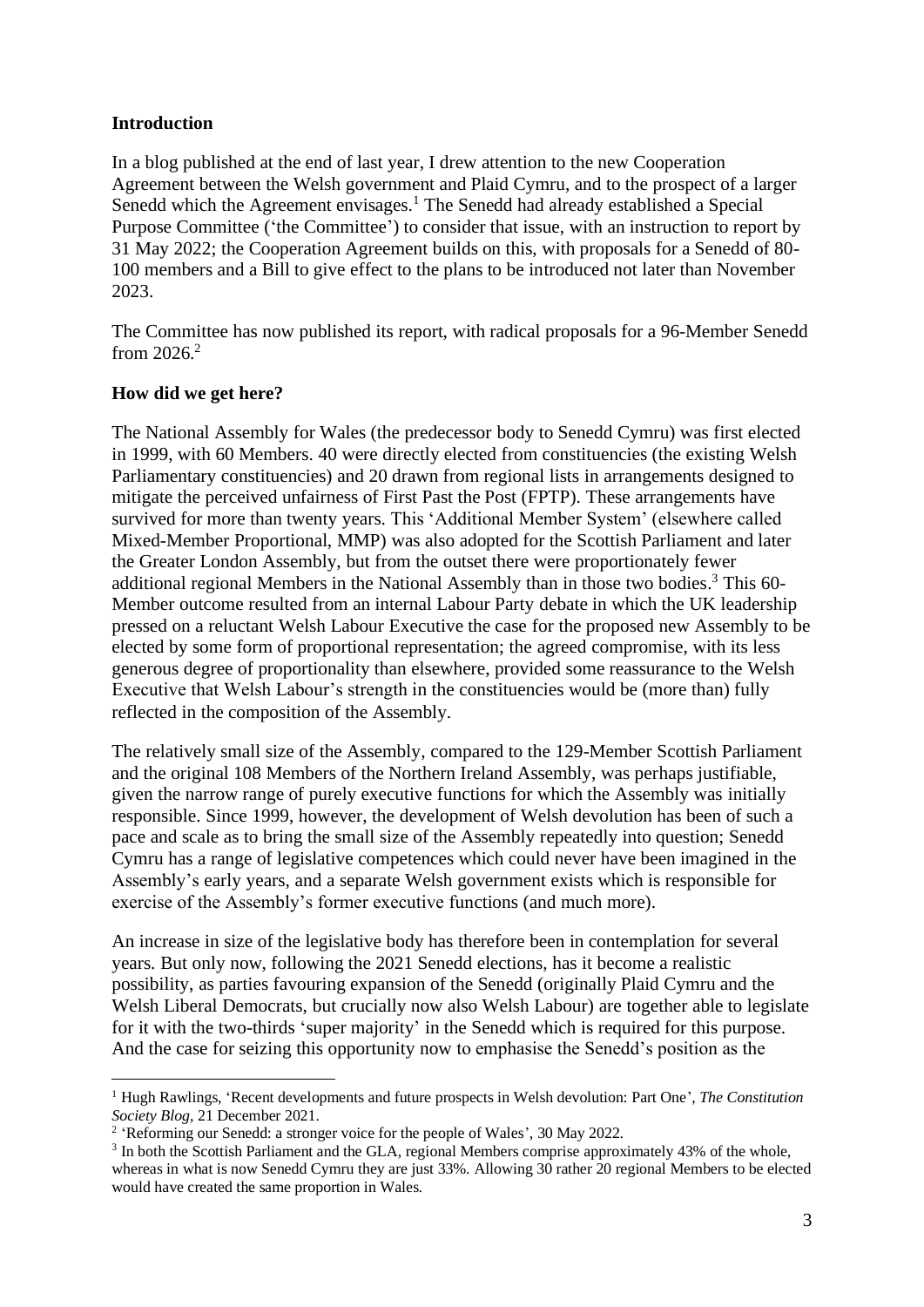principal representative legislature for Wales is strengthened by the imminent marked reduction, from 40 to 32, in the number of Welsh Members of the UK Parliament, which will take effect at the next UK General Election following implementation of the Parliamentary Constituencies Act 2020.

In their spring 2022 conferences, Welsh Labour and Plaid each adopted resolutions authorising their respective leaders, Mark Drakeford and Adam Price, to enter into discussions on the policy detail for an enlarged Senedd. These resulted in a set of proposals, published on 10 May in the form of a letter jointly written by Messrs Drakeford and Price to the Chair of the Committee. As might be expected, the Committee's report published three weeks later substantially endorses the Drakeford-Price proposals, its path to doing so having been facilitated by the resignation of the Conservative Member of the Committee immediately those proposals emerged into the public domain. There are, however, some expressions of dissent in the Report to the principal Drakeford-Price proposal.

### **The Leaders' proposals and the Committee's report**

Welsh Labour's resolution gave Mark Drakeford broad room for manoeuvre in negotiations, but the mandate afforded to its leader by Plaid Cymru was rather more specific in its terms. Whereas the Labour resolution said nothing about a preferred electoral system, Plaid's aspiration has long been for adoption of the Single Transferable Vote (STV), with continuation of MMP as a fallback option (albeit with that system being made more proportional through adoption of the Sainte-Laguë rather than the d'Hondt divisor). And whereas the Labour resolution simply called for positive steps to entrench equality in the selection of candidates, Plaid has advocated specific arrangements to secure gender equality, and perhaps quotas for people of colour.

In their proposals, the Leaders have built upon the UK Parliamentary 32-constituency map coming into being in 2023. They suggested that the Local Democracy and Boundary Commission for Wales (LDBC) be asked to 'pair' these to create 16 Senedd constituencies, from each of which six Members would be elected. Such arrangements could set the scene for adoption of STV, for which Mr Price no doubt argued, but Mr Drakeford must have been unwilling to go that far, or even agree a marginally more proportional MMP system. Instead, the Leaders agreed to propose elections from the 16 constituencies using closed party lists, with allocation of seats by reference to the d'Hondt divisor. The Committee supports this, although the Liberal Democrat Member dissented and would have preferred STV, as would one of the Plaid representatives (although the latter was not willing to press her opposition so far as formally to dissent).

While the commitment to a 96-Member Senedd is bold and welcome, adoption of a closed proportional list system to elect them would represent a significant backward step. Voters would no longer be entitled to select their preferred candidates but would instead be asked to identify their preferred parties, some of whose listed candidates might then be deemed elected once the votes for each party have been counted and the d'Hondt divisor applied. Welsh voters have become accustomed to voting for parties under the existing MMP system in National Assembly/Senedd elections, but such 'second votes' have always been seen as supplementary (and in a sense corrective) to the traditional vote for individual constituency candidates. It is a very different thing, and contrary to the UK's constitutional tradition, to limit voters' options to selection of a preferred party (with candidates ordered in accordance with the party's preferences rather than their own) instead of for an individual candidate. A majority of the Committee justifies this on the basis that 'Members would still be accountable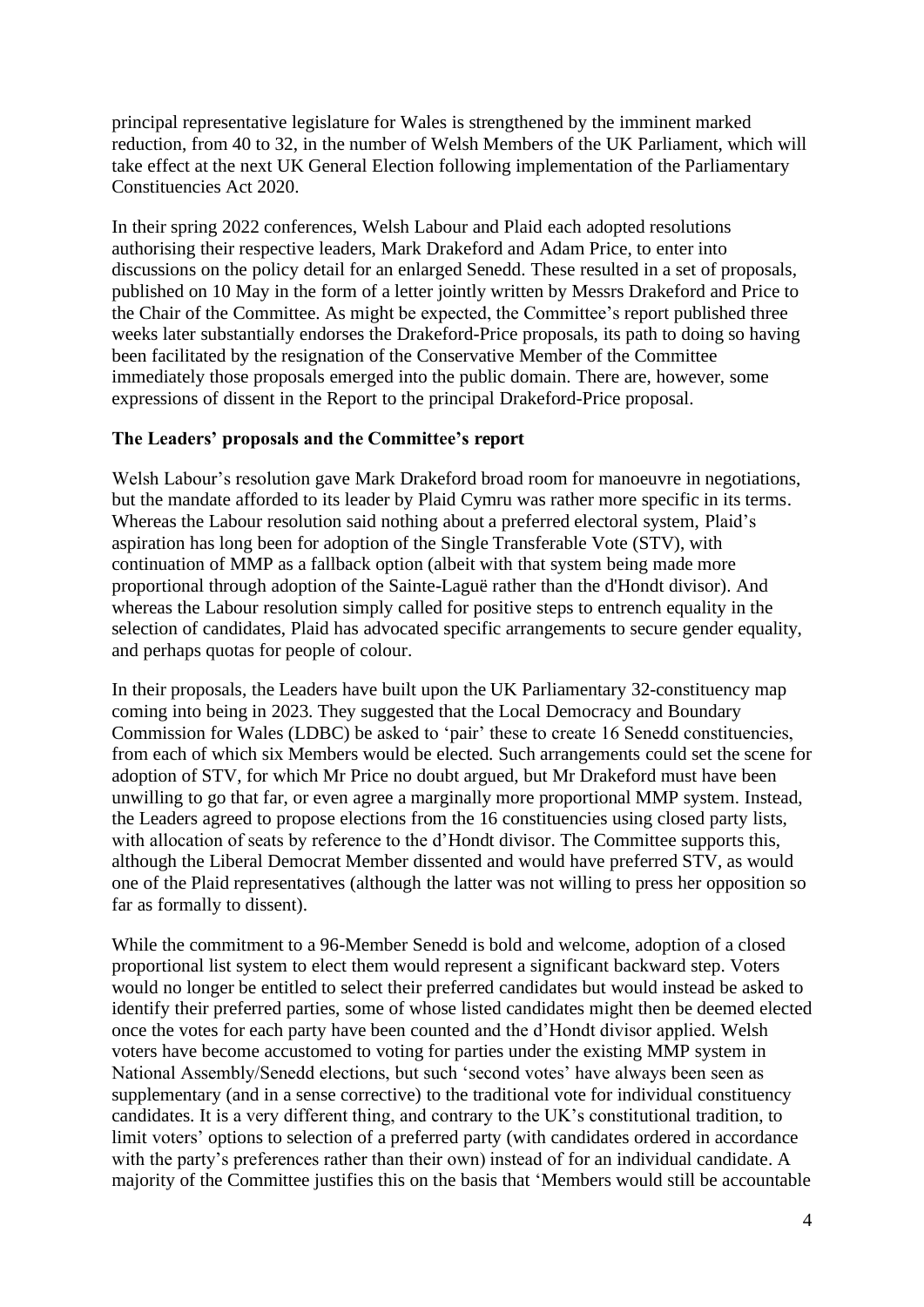to the electorate, because their performance as individual Members will have a bearing upon the votes cast for their parties, which in turn will determine their likelihood of election'. Such indirect accountability would represent a disappointing and significant weakening of Welsh democracy, however.

The Leaders also proposed that, following the 2026 Senedd elections, a full boundary review of the 16 Senedd constituencies should be instigated, to be undertaken by the LDBC (with a revised statutory mandate) and implemented in time for Senedd elections in 2031. Given that the 16 constituencies will use the new Parliamentary constituencies as building blocks, a further review, however, seems unnecessary, and possibly unwise.

The pre-requisites for an acceptable boundary review are that it be undertaken by a public agency free of political influence, and be able to operate in accordance with well-defined statutory criteria. The LDBC is perfectly well-placed to undertake such an exercise, but what of the criteria? The Leaders specified that the parameters for the review should include 'amongst other things, a broadly equal number of electors and the same number of Members per constituency', and the Committee endorses that, but the statutory criteria for review of Parliamentary constituencies already provide for broadly equal numbers of electors per constituency. Although there are differences between the eligible electorates for Parliamentary and Senedd elections, in numerical terms these will be of minimal significance for the precise drawing of boundaries, and there is no reason to think that a review of constituencies by the LDBC would produce any significantly different result to that already undertaken, or to be undertaken in future, by the BCW. (Even more is this the case given that the Secretariat which undertakes the detailed review work serves both Commissions in turn!)

Suppose, however, that quite different criteria are developed for the LDBC to apply. These would presumably result in a Senedd constituency geography significantly different from that for Parliamentary elections. That would be a very unfortunate outcome. Our particular form of parliamentary democracy is heavily dependent on the ability of constituency parties/associations to organise, select candidates and campaign effectively on a local basis. Their ability to do this may be significantly inhibited if they are required to form and re-form themselves on a geographic basis as elections to the UK Parliament and the Senedd respectively approach. It is a strength of the Leaders' proposals that they make use of and build upon the single constituency geography that will be in place from 2023 for parliamentary elections and for which established review procedures are in place. There is no good case either for two Commissions rather than one to review that geography using similar criteria, or to provide for the possibility, through use of other criteria, of a quite different geography being created for Senedd elections. All that is required is that, following each boundary review by the BCW, the LDBC is required to review the constituency pairing arrangements and propose adjustments as necessary. 4

So far as equality issues are concerned, the Leaders proposed, and the Committee agrees, that party lists should be constructed subject to 'integrated statutory gender quotas and mandatory zipping', so parties' lists will need to contain equal numbers of men and women and place

<sup>4</sup> The Committee's apparent opposition to coterminosity of Senedd and Parliamentary constituencies is based in part on concern that a future boundary review might produce an odd number of Parliamentary constituencies, making pairing for Senedd constituency purposes impossible. There is however a better solution to this, given that as a matter of law there will always be an Ynys Mon constituency; if a boundary review produced say 31 constituencies, Ynys Mon could stand alone, returning three Members to the Senedd, and the remaining 30 constituencies could be twinned. The Bill implementing these proposals could simply present two scenarios, one to apply when there is an odd number of constituencies, one when there is an even number.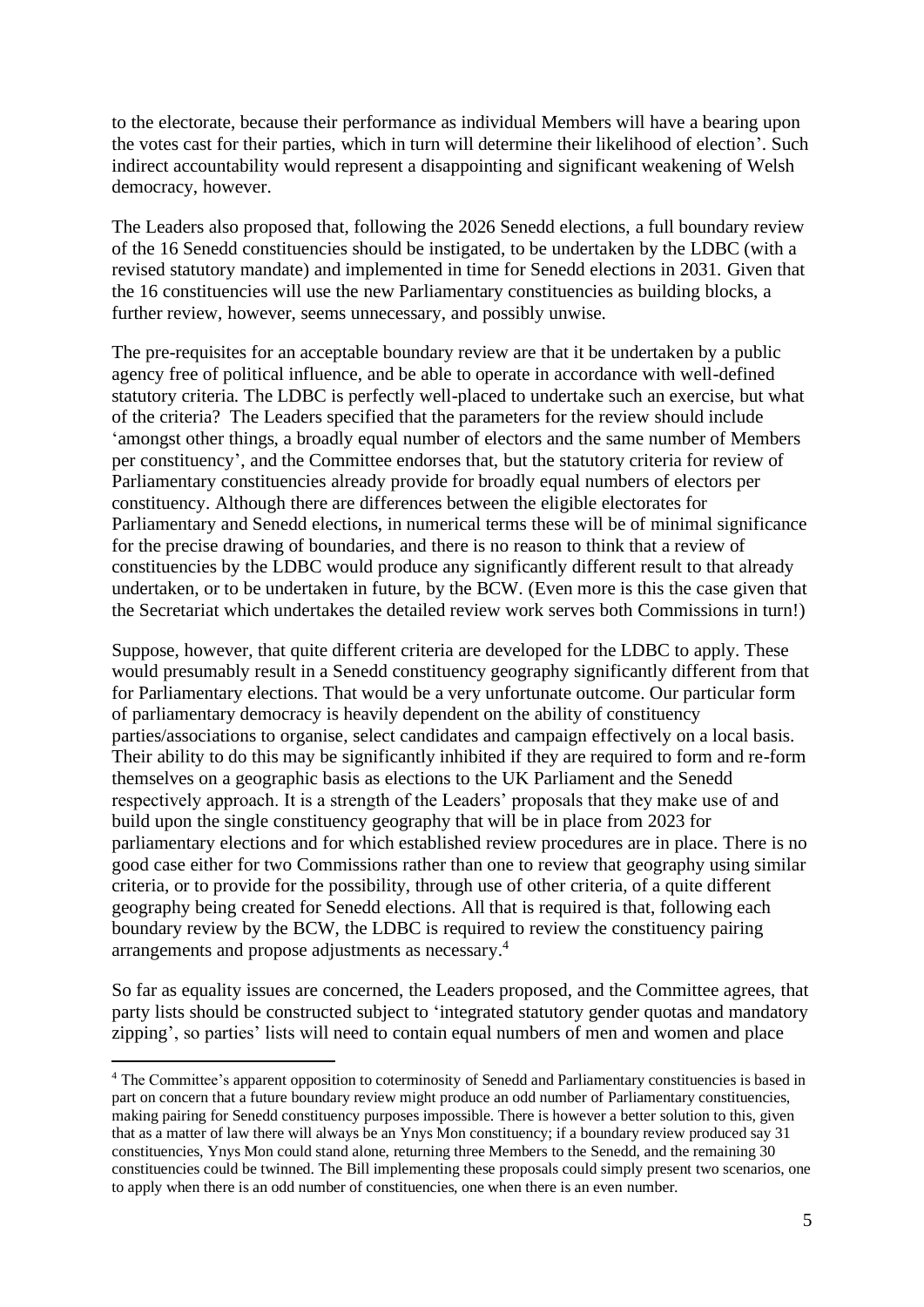them in alternating order on their lists. Providing for this in statute may raise difficult legislative competence issues for the Senedd, given its limited room for manoeuvre in relation to equality issues under the devolution settlement.<sup>5</sup> It is also not yet clear whether provision will be proposed for quotas for people of colour. The Committee 'recommends that a relevant [Senedd] committee considers how further work can best be undertaken on examining the merits and implications of legislative diversity quotas for characteristics other than gender'.

### **What happens next?**

There will be a Senedd debate on 8 June on the Committee's report. Thereafter, the resolution adopted by Welsh Labour in March specified that the outcome of the Leaders' negotiations should be submitted to a recall conference for ratification, and there will no doubt also be discussions within Plaid on the agreed package.

Following these debates, three sets of challenges will need to be addressed. First, and most obviously, is the legislative challenge. The Cooperation Agreement requires that a Bill be introduced into the Senedd not later than November 2023. Welsh Labour and Plaid, together with the possibly reluctant support of the sole Liberal Democrat, have the votes necessary to secure the 'super-majority' required for the Bill to pass. The numbers are however tight (and some Labour MSs are publicly on record in support of STV), so Messrs Drakeford and Price will no doubt be active in dissuading their backbenchers from challenging key components of the package. Mr Drakeford, at least, will presumably be strengthened in this by his Party's conference ratification of the proposals.

The Bill will, however, in drafting terms, amount to less than half of the legislative challenge, as it will need to be supplemented by a comprehensive new set of Regulations relating to the conduct of elections. Even if AMS had been retained, the existing Regulations would have required substantial updating, but they will now need to be addressed de novo in light of the new proposals (dealing, for example, with new issues such as the format of ballot papers; instructions to Returning Officers as to the acceptable form of 'zipped' party lists; provision in relation to election expenses for party list campaigns; and revised processes for challenging elections). The Bill and the new Regulations will need to be conceived of as an integrated package; if drafting resources allow, draft Regulations should be published for consultation at the same time the Bill is introduced, so that the totality of the reforms can be properly understood.

The second challenge will be one of public education in the new system of voting. Welsh voters are already accustomed to voting for parties given the supplementary list component of AMS, but much will need to be done to explain that the opportunity of voting as well for an individual constituency candidate will no longer be available. And because of the additional significance now to be attached to the vote for a party, will it be necessary to seek to explain to the electorate exactly how the d'Hondt system translates votes into seats for candidates on party lists? Good luck with that.

<sup>&</sup>lt;sup>5</sup> The Committee is concerned that any reference of the Bill to the Supreme Court on a competence issue would be likely to lead to significant delay before the Bill could reach Royal Assent. This would imperil the reforms being in place for 2026. It recommends that 'the Welsh Government takes appropriate steps to ensure that our recommendations on Senedd reform for 2026 are not put at undue risk of a Supreme Court referral'. The Committee does not elaborate on what steps would be 'appropriate'.